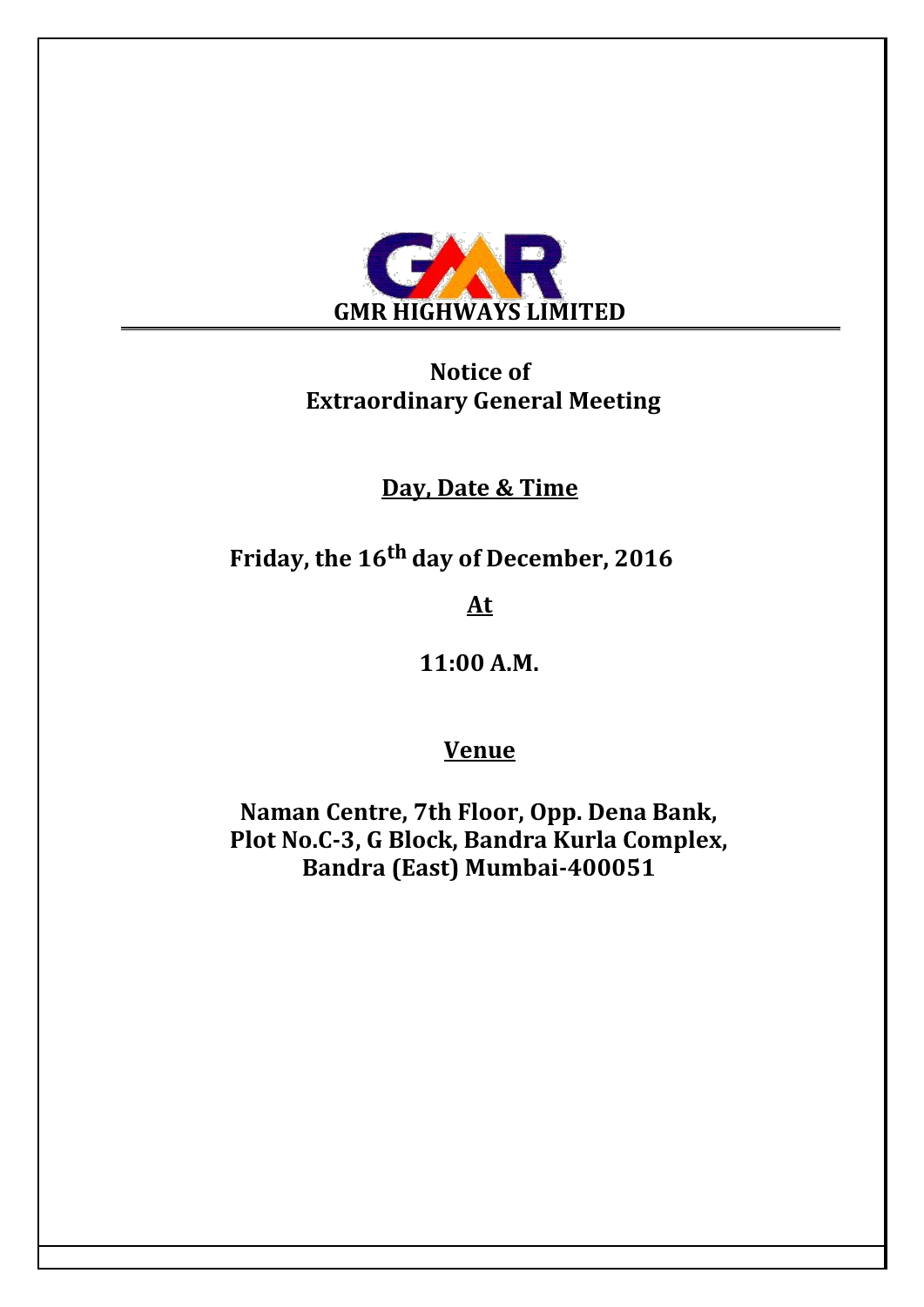### **NOTICE TO SHAREHOLDERS**

Notice is hereby given that the Extraordinary General Meeting of the Members of **GMR HIGHWAYS LIMITED** will be held at shorter notice on **Friday, the 16th day of December 2016**, at **11.00 A.M.** at the Registered Office of the Company situated at Naman Centre, 7th Floor, Opp. Dena Bank, Plot No.C-3, G Block, Bandra Kurla Complex, Bandra (East) Mumbai, Maharashtra-400051, to transact the following business(s):

#### **Special Business**

#### **1. Reclassification of Authorised Share Capital and Consequent Alteration of Memorandum of Association.**

To consider and, if thought fit, to pass with or without modification(s), the following resolution for reclassification of Authorised Capital of the company as an Ordinary Resolution:

"**RESOLVED THAT** pursuant to the provisions of Sections 13, 61 and all other applicable provisions, if any, under the Companies Act, 2013, (including any amendment thereto or reenactment thereof) the existing Authorised Share Capital of the Company of Rs. 3250,00,00,000 (Rupees Three Thousand Two Hundred Fifty Crore only) divided into 202,00,00,000 (Two Hundred Two Crore) Equity Shares of Rs.10/- (Rupees ten only) each aggregating to Rs. 2020,00,00,000/- (Rupees Two Thousand Twenty Crore only) and 12,30,00,000 (Twelve Crore Thirty Lakh) Preference Shares of Rs.100/- (Rupees Hundred only) each aggregating to Rs. 1230,00,00,000/- (Rupees One Thousand Two hundred thirty Crore only.)" be and is hereby altered to Rs. 3250,00,00,000 (Rupees Three Thousand Two Hundred Fifty Crore only) divided into 220,00,00,000 (Two Hundred Twenty Crore) Equity shares of Rs. 10/- (Rupees Ten Only) each aggregating to Rs. 2200,00,00,000/- (Rupees Two Thousand Two Hundred Crore only) and 10,50,00,000 (Ten Crore Fifty Lakh) Preference Shares of Rs.100/- (Rupees Hundred only) each aggregating to Rs. 10,50,00,00,000/- (Rupees One Thousand Fifty Crore only.)".

"**RESOLVED FURTHER THAT** the Memorandum of Association of the Company be and is hereby altered by substituting the existing Clause V thereof by the following new Clause V as under

 V. The Authorised Share Capital of the Company is Rs. 3250,00,00,000 (Rupees Three Thousand Two Hundred Fifty Crore only) divided into 220,00,00,000 (Two Hundred Twenty Crore) Equity Shares of Rs.10/- (Rupees ten only) each aggregating to Rs.2200,00,00,000/- (Rupees Two Thousand Two hundred Crore only) and 10,50,00,000 (Ten Crore Fifty Lakh) Preference Shares of Rs.100/- (Rupees Hundred only) each aggregating to Rs. 10,50,00,00,000/- (Rupees One Thousand Fifty Crore only.)".

**"RESOLVED FURTHER THAT** the Directors and Company Secretary of the Company, Mr. Amit Kumar, Mr. Mohan Rao M and Mr. Arun Kumar Sharma, Authorized representatives of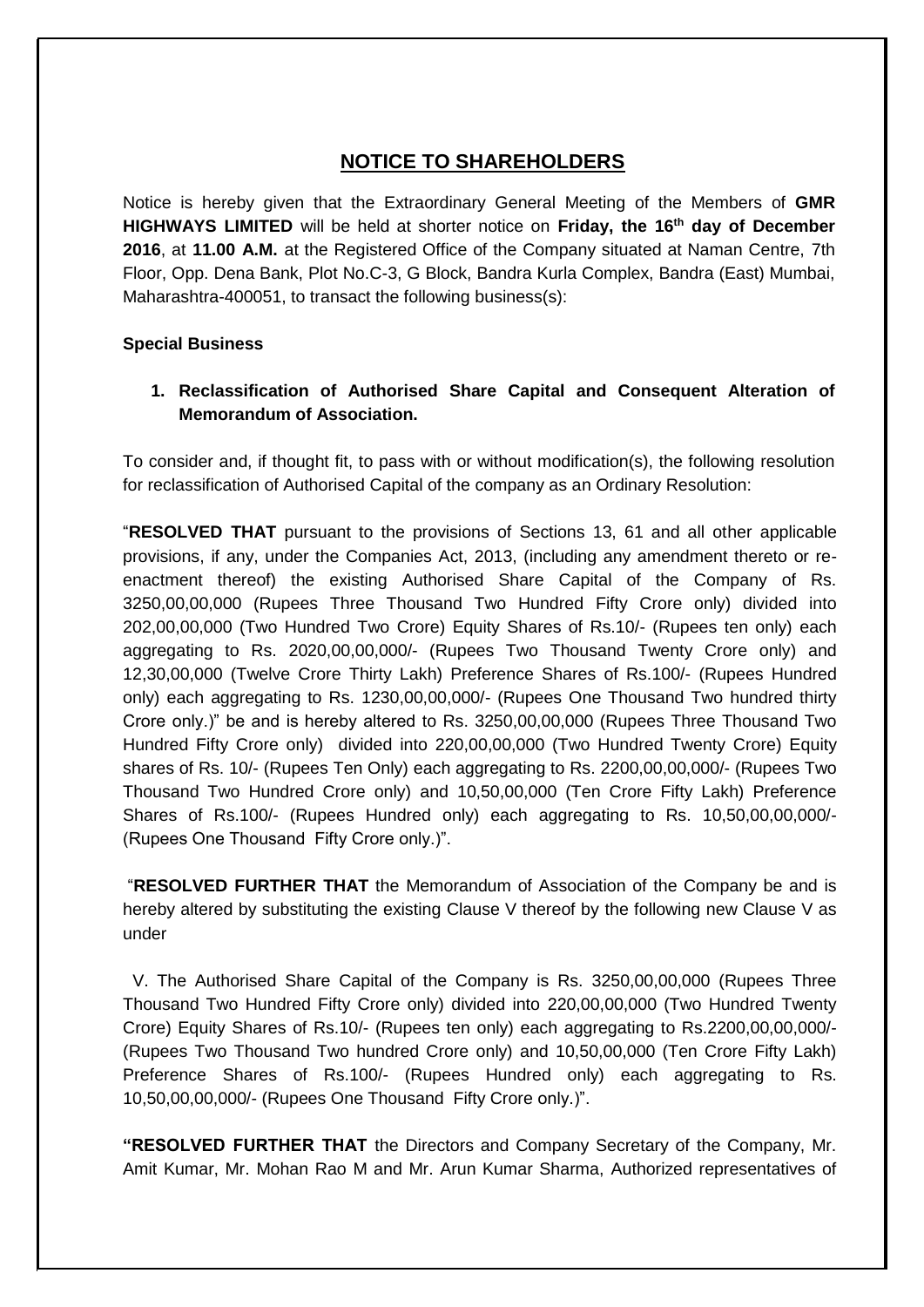the Company, be and are hereby severally authorized for and on behalf of the Company to do all such acts, deeds and things as may be necessary, incidental and consequential in relation thereto to give effect to the above resolution."

> **By the Order of the Board of Directors For GMR Highways Limited**

**Place: New Delhi Date**: **December 14, 2016**

**Paramjeet Singh Company Secretary**

#### **NOTES:**

- 1. The Explanatory Statement pursuant to Section 102(1) of the Companies Act, 2013, in respect of the Special Business is annexed hereto.
- **2. A member entitled to attend and vote at the meeting is entitled to appoint a proxy to attend and vote instead of himself and the proxy need not be a member of the company. Proxies in order to be valid and effective must be delivered at the registered office of the company not later than forty-eight hours before the commencement of the meeting.**
- 3. Corporate members are requested to send a duly certified copy of the Board resolution authorizing their representative(s) to attend and vote at the General Meeting.
- 4. Members are requested to bring their copy of the notice to the meeting.
- 5. In case of joint holders attending the meeting, only such joint holder who is higher in the order of names will be entitled to vote.
- 6. Members and/or proxies should bring the attendance slips duly filled in at the meeting to avoid any inconvenience.
- 7. In terms of the requirements of the Secretarial Standards -2 on "General Meetings" issued by the Institute of the Company Secretaries of India and approved & notified by the Central Government, Route Map for the location of the aforesaid meeting is enclosed.

**\*\*\*\*\*\*\*\*\*\*\*\*\*\*\*\*\*\*\*\*\*\*\*\*\*\*\*\*\*\*\*\*\***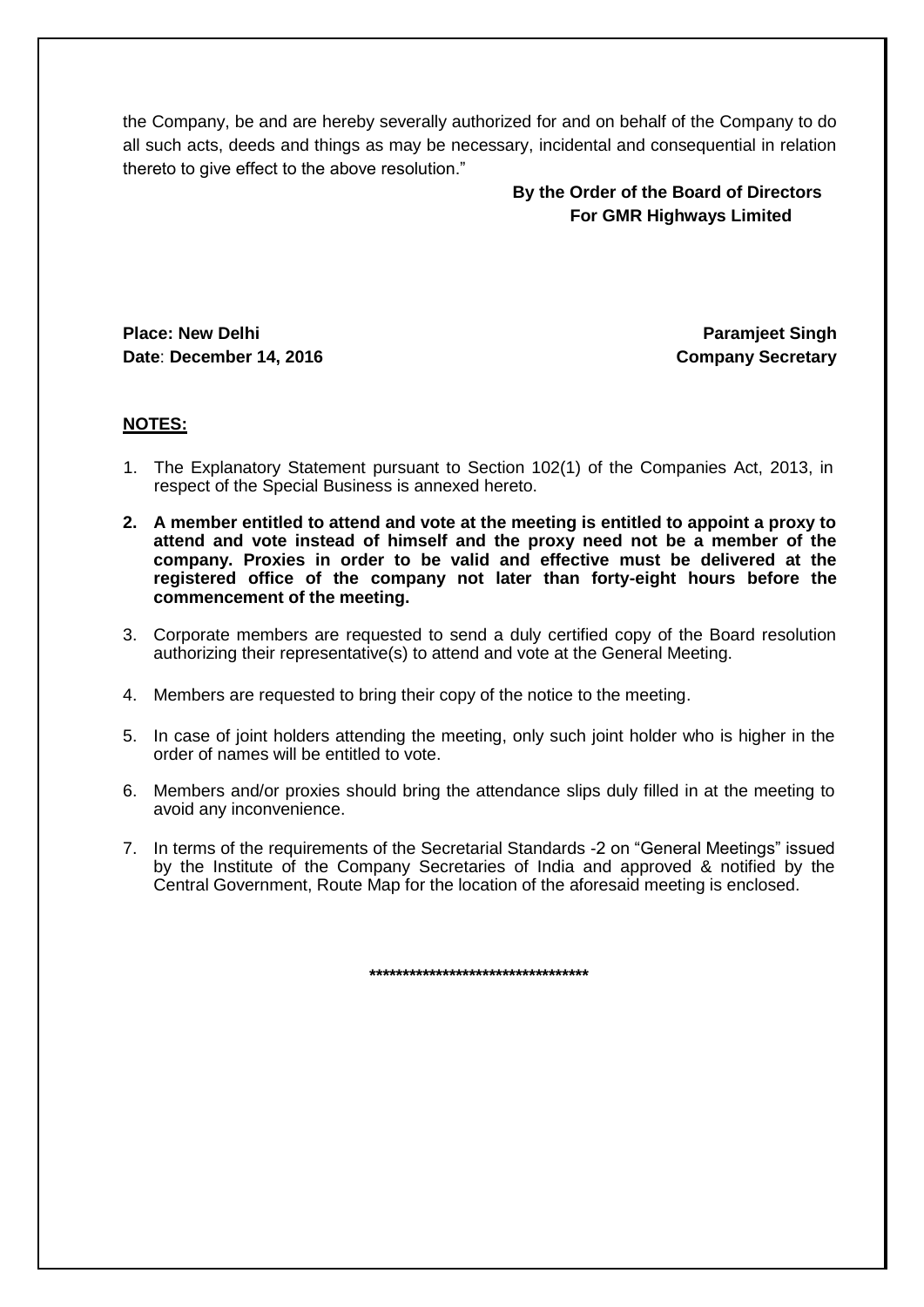**The Explanatory Statement pursuant to Section 102(1) of the Companies Act, 2013, in respect of the Special Business is annexed hereto.** 

#### **Item No 1**

**Reclassification of Authorised Share Capital and Consequent Alteration of Memorandum of Association.** 

The present authorised capital of the Company is Rs. 3250,00,00,000 (Rupees Three Thousand Two Hundred Fifty Crore only)) divided into 202,00,00,000 (Two Hundred Two Crore) Equity Shares of Rs. 10/- (Rupees Ten Only) each aggregating to Rs.2020,00,00,000/- (Rupees Two Thousand Twenty Crore only) and 12,30,00,000 (Twelve Crore Thirty Lakh) Preference Shares of Rs.100/- (Rupees Hundred only) each aggregating to Rs. 1230,00,00,000/- (Rupees One Thousand Two hundred thirty Crore only)". The proposal for conversion of preference Shares into Equity shares is being considered alongwith the issue of equity shares against the existing interest free Loans of Rs. 9,89,38,97,490/-. The present Share capital structure of the company does not permit to issue the equity shares resulting from conversion of Preference Shares and Loans as detailed hereinabove. Having regard to aforesaid, the preference capital component of authorised share capital is sought to be reclassified to enable this issue. As per the provisions of Sections 13 of the Companies Act, 2013, a Company can alter the Share Capital Clause of its Memorandum of Association with the consent of Shareholders. On reclassification of authorised capital, it would be necessary to amend Clause V of the Memorandum of Association. The Resolution seeks approval of Members to reclassify the Authorised Share Capital and to amend the said Clause.

The Board of Directors in its meeting held on 14<sup>th</sup> December 2016 recommends the passing of this Resolution for approval by the members by way of Ordinary resolution.

Subsequently the altered Authorized Capital of the Company shall be Rs. 3250,00,00,000 (Rupees Three Thousand Two Hundred Fifty Crore only) divided into 220,00,00,000 (Two Hundred Twenty Crores) Equity Shares of Rs.10/- (Rupees ten only) each aggregating to Rs.2200,00,00,000/- (Rupees Two Thousand Two Hundred Crores only) and 10,50,00,000 (Ten Crore Fifty Lakh) Preference Shares of Rs.100/- each aggregating to Rs. 10,50,00,00,000/- (Rupees One Thousand Fifty Crore only.)".

None of the Directors and Key Managerial Personnel of the Company & their relatives is in any way, concerned or interested, financially or otherwise, in this resolution.

> **By the Order of the Board of Directors For GMR Highways Limited**

> > **Paramjeet Singh Company Secretary**

**Place: New Delhi Date**: **December 14, 2016**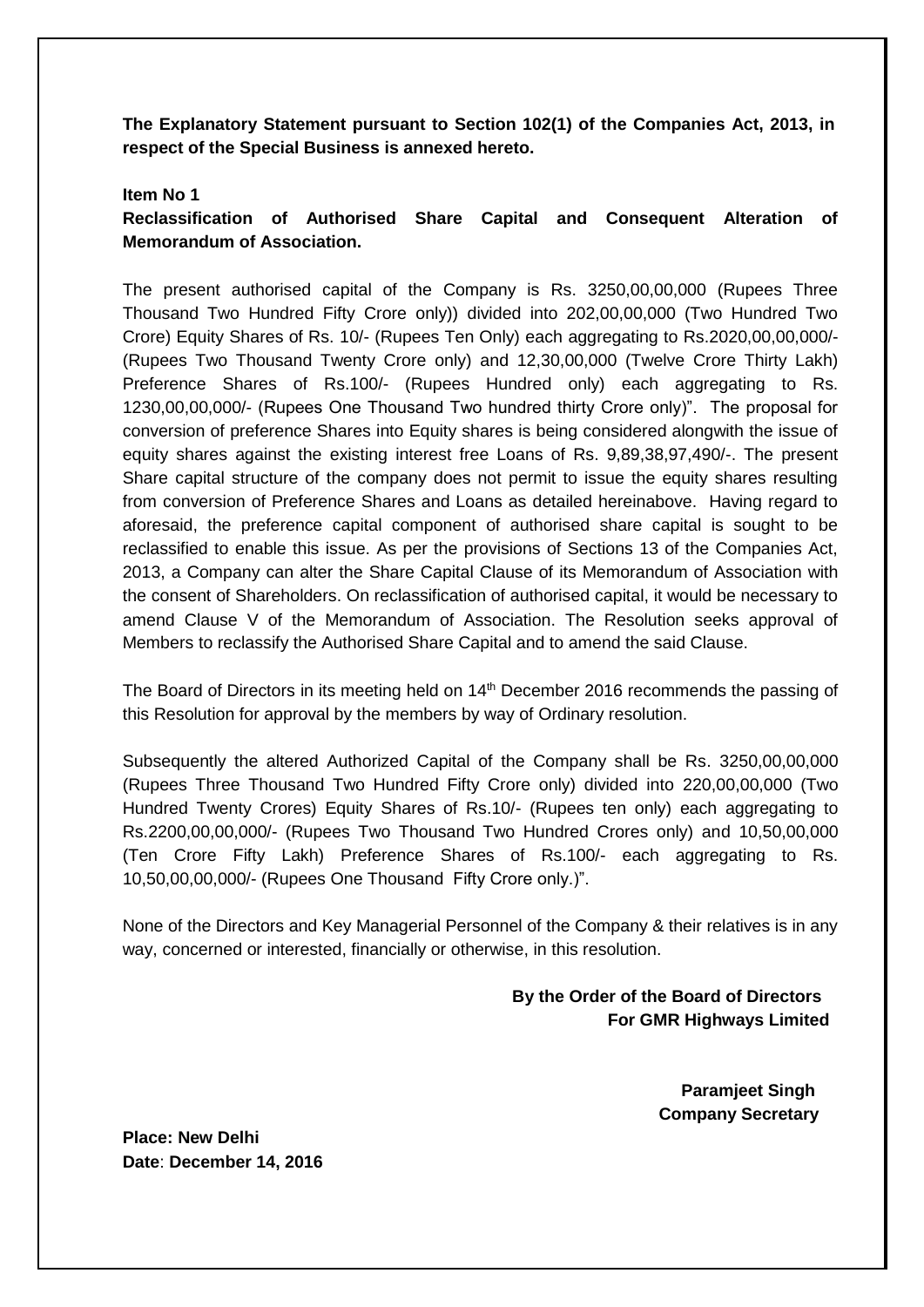**GMR HIGHWAYS LIMITED CIN:** U45203MH2006PLC287171 **Registered Office:** Naman Centre, 7th Floor, Opp.Dena Bank, Plot No.C-3 G Block, Bandra Kurla Complex, Bandra (East) Mumbai 400051 **E-mail:** highways.secretarial@gmrgroup.in **Phone No.:** 022 - 42028000; Fax No.: 022 – 42028004

|             |             | <b>ATTENDANCE</b><br><b>SLIP</b> |        |  |
|-------------|-------------|----------------------------------|--------|--|
| <b>DPID</b> | Folio No. / |                                  | No. of |  |
|             | Client Id   |                                  | shares |  |

#### **Name(s) and address of the member in full:**

I/We hereby record my/our presence at the Extra Ordinary Genreal Meeting of the Company to be held on **Friday, the 16th day of December, 2016**, at **11.00 A.M.** at the Registered Office of the Company at Naman Centre, 7th Floor, Opp. Dena Bank, Plot No.C-3, G Block, Bandra Kurla Complex, Bandra (East) Mumbai, Maharashtra-**.**

-----------------------------------------------------------------------------------------------------------------------------

-

| Signature of Member / |  |
|-----------------------|--|
| Proxy                 |  |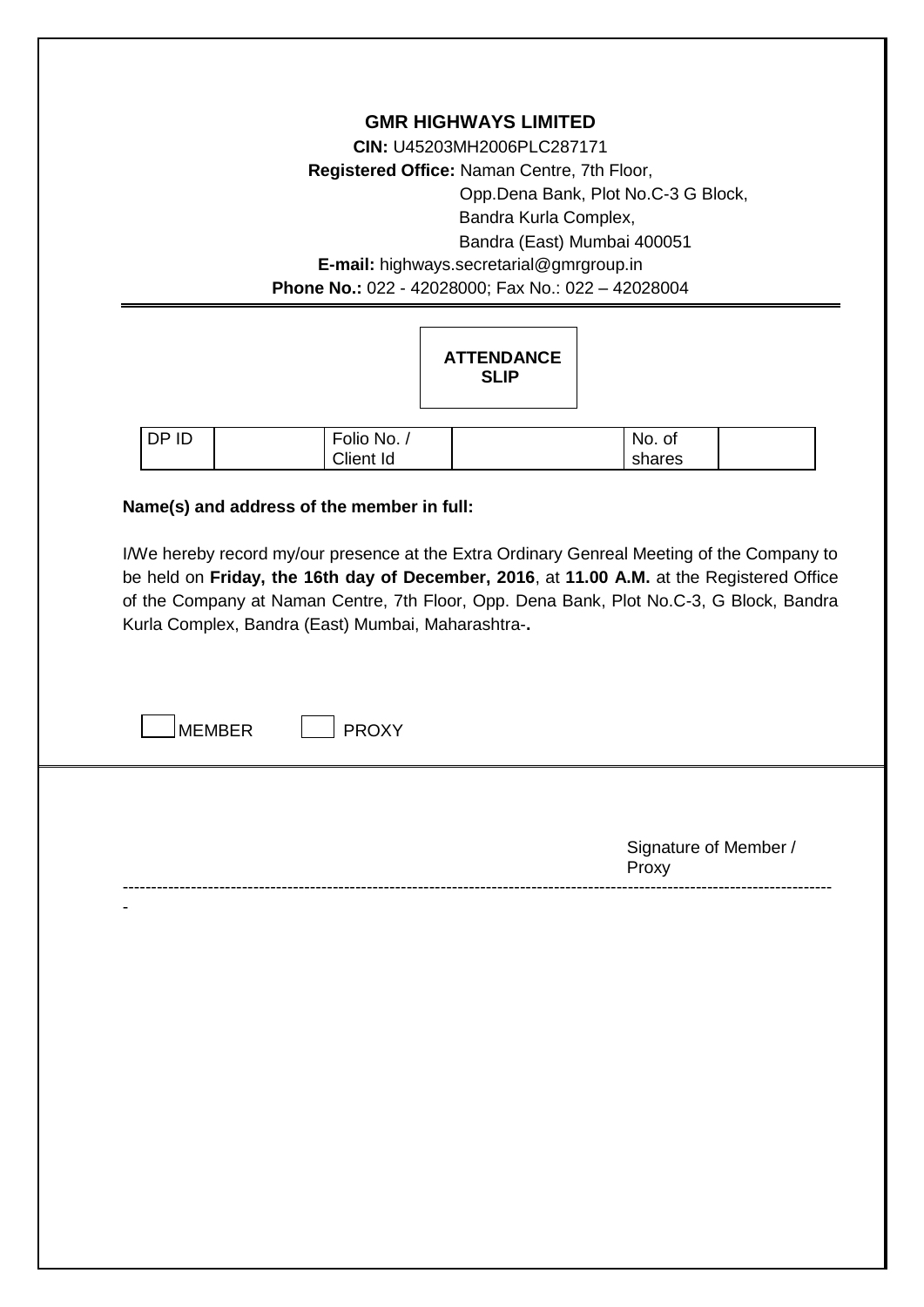#### **GMR HIGHWAYS LIMITED**

**CIN:** U45203MH2006PLC287171 **Registered Office:** Naman Centre, 7th Floor, Opp.Dena Bank, Plot No.C-3 G Block, Bandra Kurla Complex, Bandra (East) Mumbai 400051 **E-mail:** highways.secretarial@gmrgroup.in **Phone No.:** 022 - 42028000; Fax No.: 022 - 42028004

#### **FORM NO.MGT-11**

## **PROXY FORM**

[Pursuant to Section 105(6) of the Companies Act, 2013 and Rule 19(3) of the Companies (Management and Administration) Rule, 2014)

| <b>CIN</b>        | U45203MH2006PLC287171                                                 |
|-------------------|-----------------------------------------------------------------------|
| Name of the       | <b>GMR HIGHWAYS LIMITED</b>                                           |
| Company           |                                                                       |
| <b>Registered</b> | Naman Centre, 7th Floor, Opp. Dena Bank, Plot No.C-3, G Block, Bandra |
| <b>Address</b>    | Kurla Complex, Bandra (East) Mumbai -400051                           |

| Name of the             |  |
|-------------------------|--|
| member(s)               |  |
| <b>Registered</b>       |  |
| <b>Address</b>          |  |
| <b>Email ID</b>         |  |
| <b>DP Id and Client</b> |  |
| <b>Id/Folio No</b>      |  |

I/ We being the member(s) holding \_\_\_\_\_\_\_\_\_\_\_\_\_ shares of the above named Company hereby appoint

|                | Name     |           |  |
|----------------|----------|-----------|--|
| $\overline{A}$ | Address  |           |  |
|                | Email Id | Signature |  |

Or failing him

|        | Name     |           |  |
|--------|----------|-----------|--|
| $\sim$ | Address  |           |  |
|        | Email Id | Signature |  |

Or failing him

|   | Name     |           |
|---|----------|-----------|
| 2 | Address  |           |
|   | Email Id | Signature |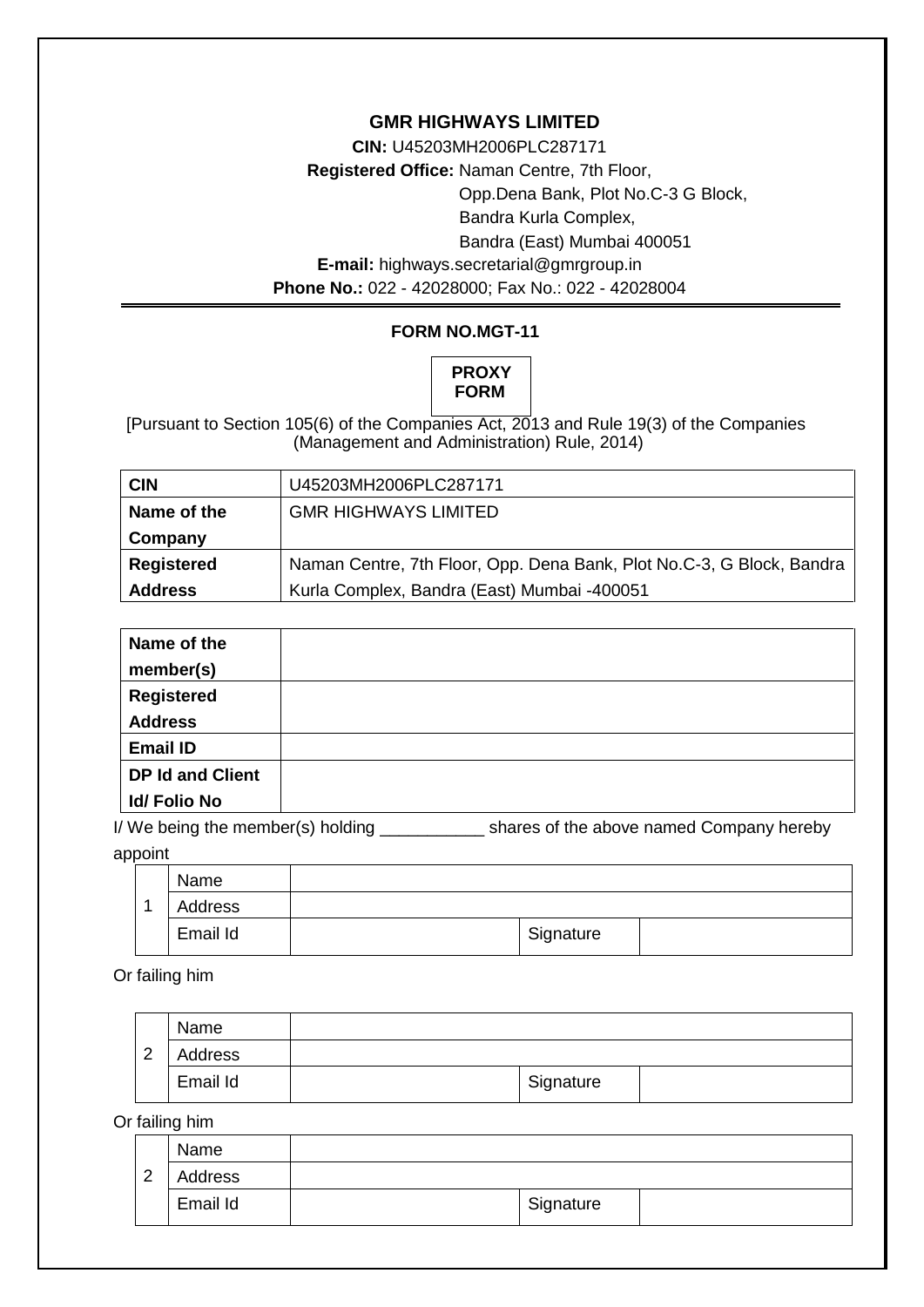as my/our proxy to attend and vote (on a poll) for me/us and on my/our behalf at the Extra Ordinary General Meeting of the Company, to be held on **Friday, the 16th day of December, 2016**, at **11.00 A.M.** at the Registered Office of the Company at Naman Centre, 7th Floor, Opp. Dena Bank, Plot No.C-3, G Block, Bandra Kurla Complex, Bandra (East) Mumbai, Maharashtra-400051 and at any adjournment thereof in respect of such resolutions as are indicated below:

#### **Special Business**

1. Reclassification of Authorised Share Capital and Consequent Alteration of Memorandum of Association

| Signed this | day of | 2016 |  |
|-------------|--------|------|--|
|             |        |      |  |
|             |        |      |  |

Signature of Member

Affix Revenue

Stamp of Re.1

**\_\_\_\_\_\_\_\_\_\_\_\_\_\_\_\_\_\_\_\_\_\_\_\_\_\_** Signature of Proxy holder(s)

Notes:

- **1. This form of proxy in order to be effective should be duly completed and deposited at the Registered Office of the Company, not less than 48 hours before the commencement of the Meeting.**
- **2. A proxy need not be a member of the Company.**